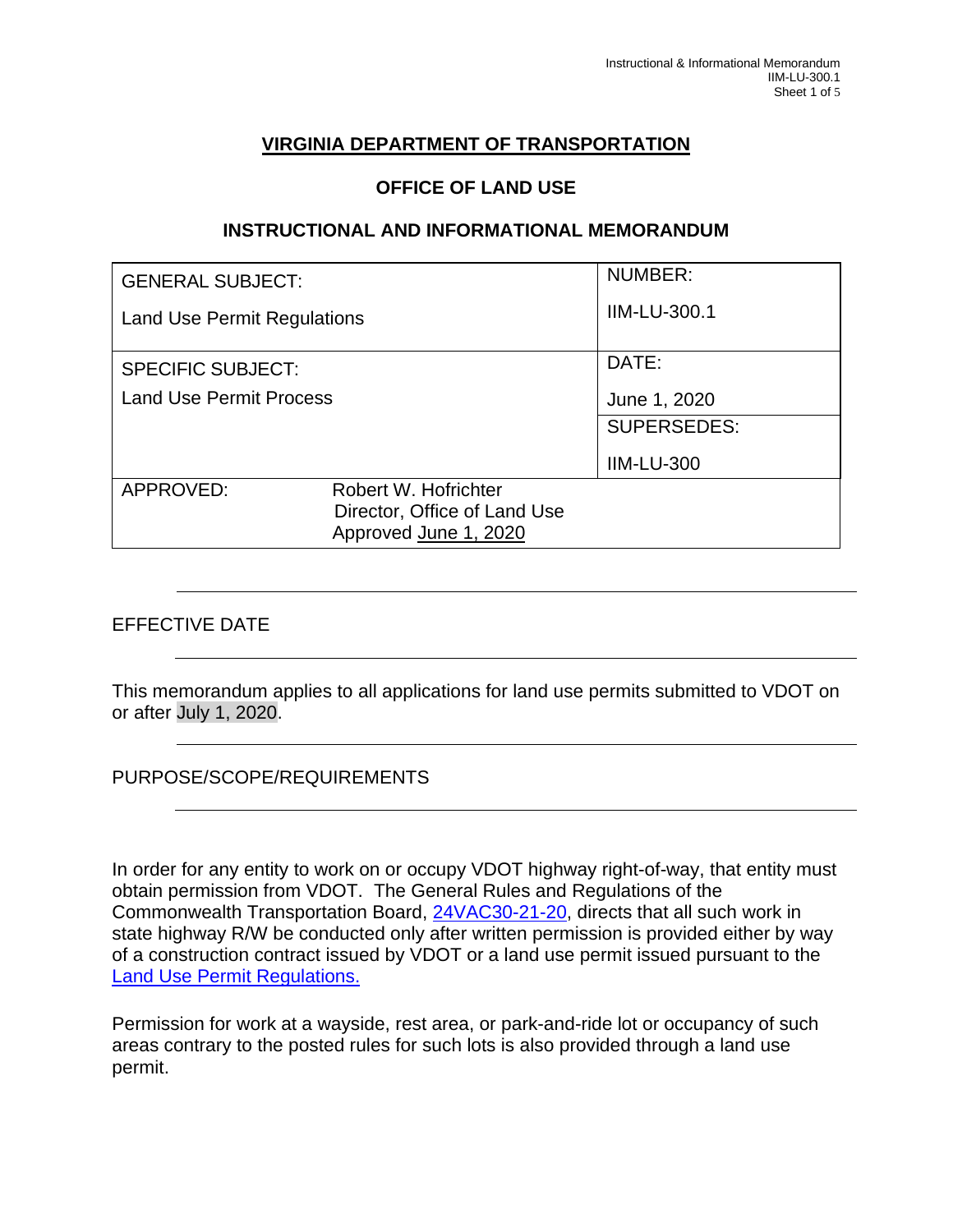Land use permits are also used to provide permission related to vegetation control on state right of way, including with regards to daylighting businesses and billboards.

The overall purpose for review and issuance of land use permits is to:

- Ensure the safety of the traveling public
- Protect the public investment in highways, waysides, and park-and-ride lots
	- o Preserve the operation of highways, waysides, and park-and-ride lots
	- o Preserve the condition of public facilities (highways, waysides, and park-andride lots)
	- o Minimizing interference with the maintenance of the highway
- Support the economic development of the Commonwealth

The Land Use Permit Regulations [\(24VAC30-151-30\)](https://law.lis.virginia.gov/admincode/title24/agency30/chapter151/section30/) contain two broad categories of permits:

- Single use permits, usually issued by the district and residency offices, for most activities. These permits can be intrusive activities such as lane closures, cutting of pavements and shoulders, or other activities
	- o Utility installation and maintenance activity
	- o Installation of an entrance onto a state highway
	- o Surveying operations within the right-of-way
	- o Agricultural and commercial use and occupancy of the right-of-way
	- o Street or sidewalk widening or improvement
	- $\circ$  Parades, races, or other events that involve lane closures or similar disruptions to traffic
	- o Miscellaneous items such as locality welcome signs, bus stop shelters, and emergency vehicle access signals.
- District-wide permits, issued by the Office of Land Use, which cover certain activities that have minimal direct impact to highway R/W, for the following activities:
	- o Surveying
	- o Temporary logging entrances
	- o Utility service connections and maintenance of such connections, such as (electric power water, sewer, gas, cable TV, telecommunications services to individual customers).

## PROCEDURES

The land use permit procedure begins when an applicant submits a completed land use permit application [\(LUP-A\)](http://www.virginiadot.org/business/resources/land_use_regs/LUP_A_Permit_Application.pdf) and required supplemental forms along with plans, sketches,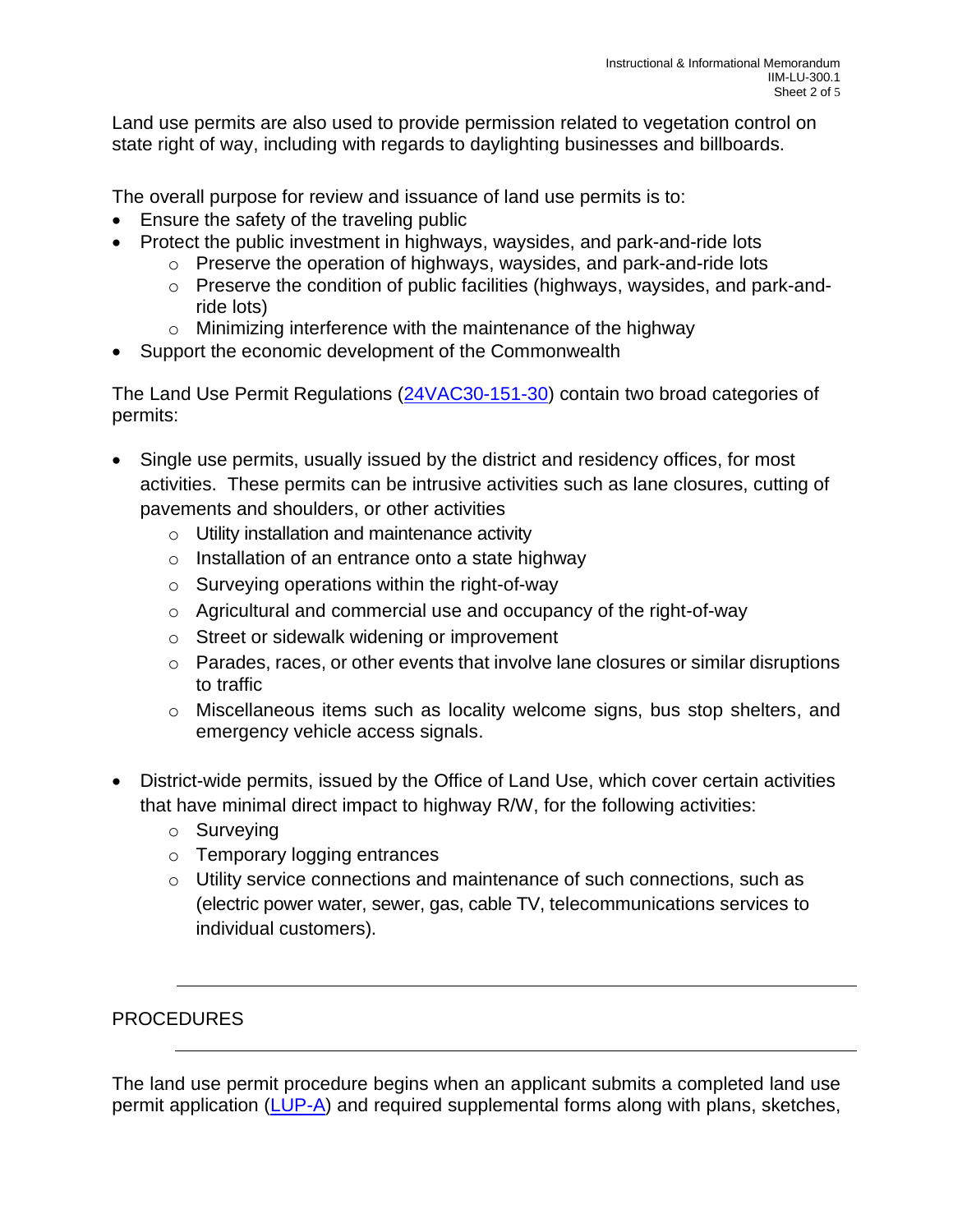or other documents required to adequately describe the proposed activity to the appropriate VDOT land use office.

The [land use permit page](http://www.virginiadot.org/business/bu-landUsePermits.asp) on VDOT's external website contains links to documents that set out the required attachments for each type of permit, as well as providing additional information.

After a permit request has been submitted, VDOT staff shall:

- Ensure that all required forms and attachments are present
- Log the submitted package into the Land Use Permit System [\(LUPS\)](http://lups/)
- Review the proposed work, including the location, the timing, and length of permitted activity
- Coordinate with other work units (and the locality, if appropriate), when necessary, to secure required VDOT approvals and so that impacted units (including the residency) are aware of the proposed work
- Calculate the permit fees and required surety and communicate these to the applicant
- Collect fees and surety and deposit or file these in the appropriate manner
- Issue the permit to the applicant or their agent
- Conduct periodic and final inspection of the work
- Close out the permit and return any surety if appropriate, in a timely manner

Some of the above activities may occur simultaneously, such as submission of permit request and payment of estimated fee and surety.

While district-wide permits are issued by the central office, inspection activities related to the work covered by such permits are accomplished by district or residency land use staff. If such inspection reveals a lack of compliance with permit requirements, the district or residency staff must contact the Office of Land Use so that appropriate action (including possible revocation or suspension of the permit) may be taken. If the inspection reveals safety issues (for example, poor work zone traffic control), the local VDOT office's staff should immediately address such issues with the permittee on-site. If the issues are not resolved quickly, the district or residency's staff may shut down the work. In cases where work is shut down, the State Land Use Permit Manager shall be notified immediately.

In many cases, the plans or sketches (or the basis for them) accompanying permit applications will have already been reviewed by the locality as part of the locality's land development processes and, in cases where the locality involves VDOT in the review process, by VDOT. The level of detail and information shown on these plans or sketches will vary based upon the type of permit being applied for and local requirements, but will frequently include:

- Installation location with respect to roadway
- Existing and proposed right-of-way lines
- Depths below (or above) existing and proposed grades
- Existing utilities in close proximity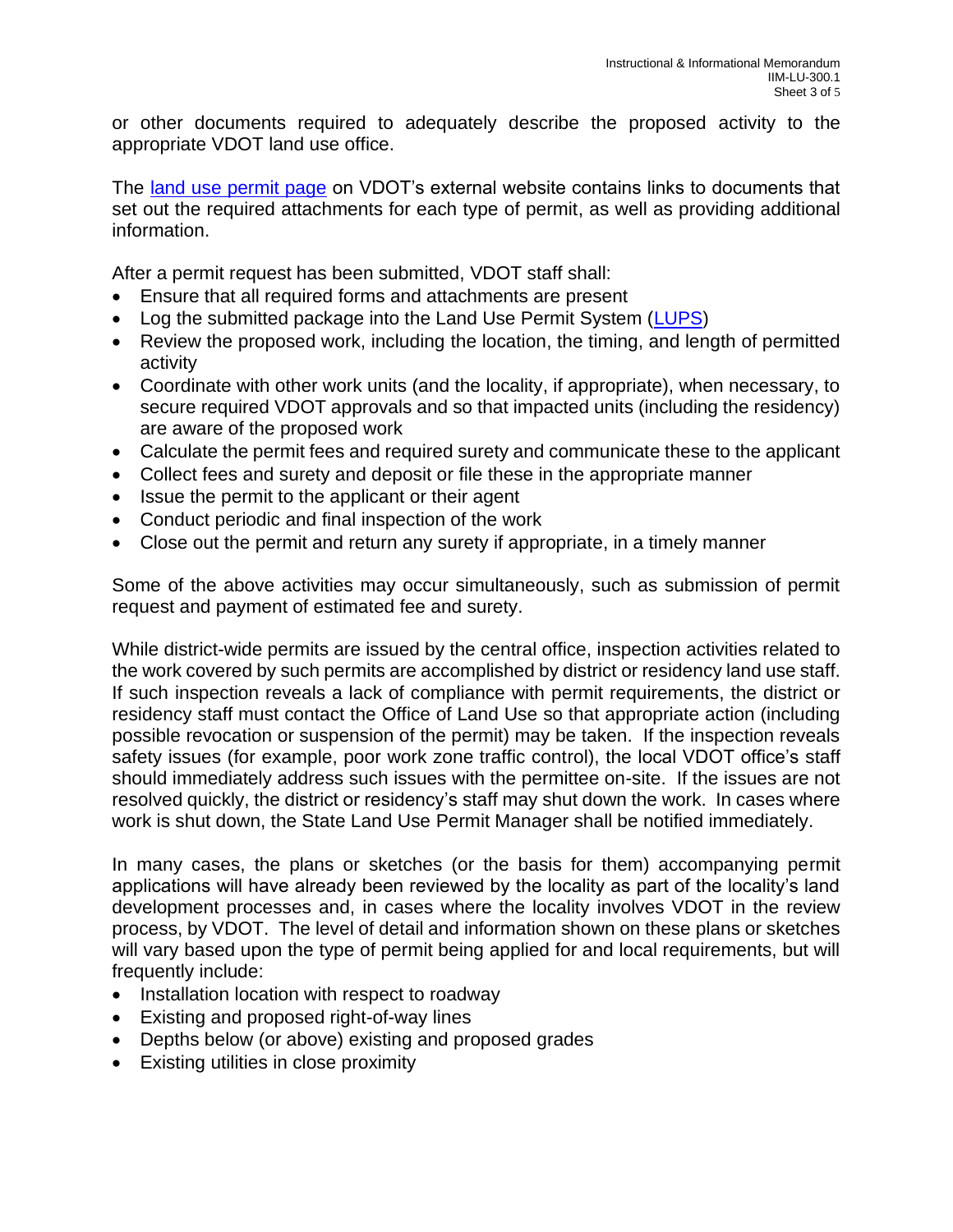Generally speaking, Area Land Use Engineers and Land Use Permit Specialists are authorized to sign and issue single use land use permits and Roadside Managers are authorized to issue landscaping and vegetation control land use permits, but each district's organization varies and the authority to issue permits may rest with other positions. District-wide permits are issued by the State Land Use Permits Manager or the Land Use Permits Specialist in the Office of Land Use.

Land use permit requests involving limited access right of way must be forwarded to the Office of Land Use with district endorsement. The State Land Use Permit Manager will then provide a recommendation to the Chief Engineer and then forward the Chief Engineer's endorsement or rejection to the district. Endorsement by the Chief Engineer is required for any limited access land use permit, except for those delegated to the District Engineer/District Administrator.

Permit requests regarding resource sharing program along limited access highways must be coordinated with the ITS Operations Systems Supervisor in Operations Division.

Special permit requests may be allowed upon review and approval of the Director of the Office of Land Use.

Approved construction plans and any associated waivers or exceptions for permits which involve permanent changes to highway infrastructure (including commercial entrances) shall be saved by the district or residency to the appropriate district folder in [ProjectWise.](https://projectwise.vdot.virginia.gov/login.aspx) The naming convention for the files shall be *County # Route Number # Development Name – Phase # Permit Number (if available)*.

NOTES

- Regulations covering wayside and rest area use are contained in [24VAC30-50](https://law.lis.virginia.gov/admincode/title24/agency30/chapter50/section10/) of the Virginia Administrative Code.
- Regulations covering the use of park and ride lots are contained in [24VAC30-100](https://law.lis.virginia.gov/admincode/title24/agency30/chapter100/section10/) of the Virginia Administrative Code.
- Regulations covering vegetation control on state right or way (especially related to daylighting businesses and signs) are contained in [24VAC30-200](https://law.lis.virginia.gov/admincode/title24/agency30/chapter200/section20/) of the Virginia Administrative Code.
- [MDD-6.02](https://insidevdot.cov.virginia.gov/div/maint/MTNP/MPLG/Maintenance%20IIM/MDD6_02Rev1Appr.pdf) of the Maintenance Division Program Manual outlines the requirements related to supplemental right of way that may be provided VDOT related to land use permit work (generally turn lanes) and quitclaims.